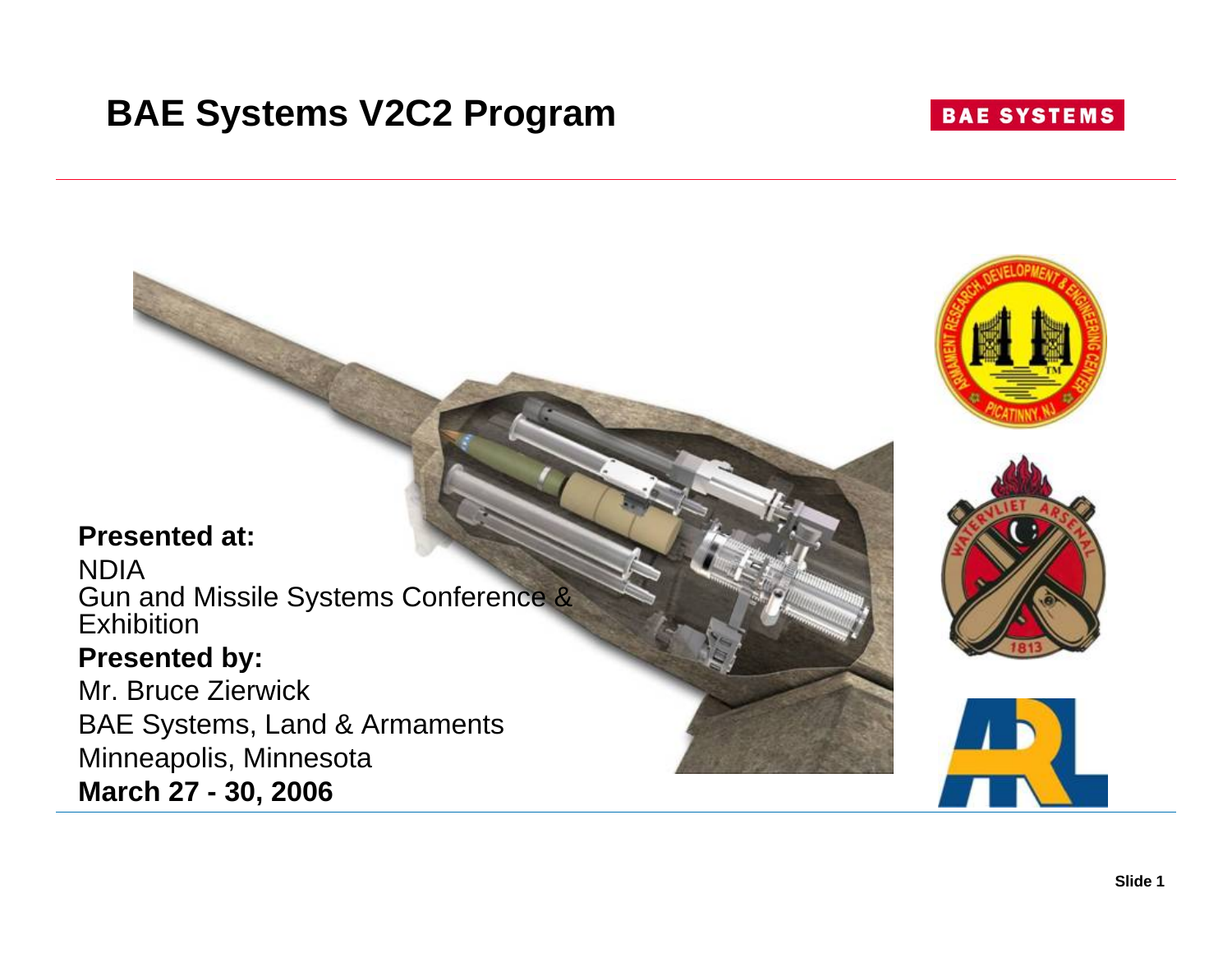

**The intent of this presentation is to provide an overview of BAE Systems' 105mm Variable Volume Chamber Cannon (V2C2) program and show the flexibility and unique capabilities of the V2C2 that have been demonstrated over the past year.**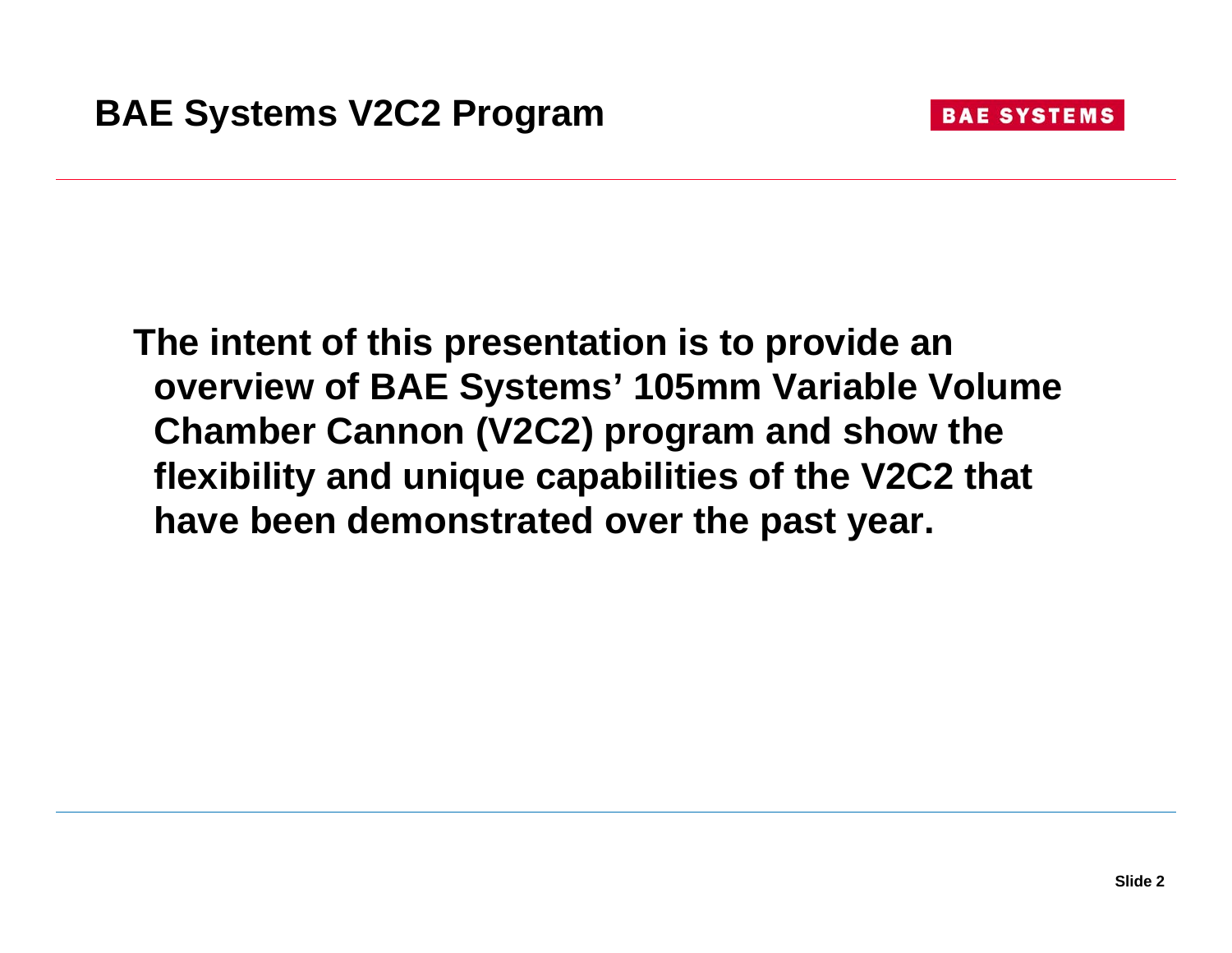- $\mathcal{L}_{\mathcal{A}}$ **Began Internal Research & Development Program in March 2003**
- $\mathcal{L}_{\mathcal{A}}$  **V2C2 Program Objectives: Identify & develop an innovative technology that would reduce the development and fielding costs for a new 105mm cannon:** 
	- **Provide a new 105mm cannon with enhanced performance**
	- **Position BAE Systems to offer a 105mm cannon for FCS NLOS-C should that be the cannon of choice (decision to retain the 155mm NLOS-C cannon was made in March 2004)**
	- **Reduce development costs and realize logistics benefits by using <sup>a</sup> currently fielded propellant**
	- **Provide capability to optimize integrated armament-ammunition performance**

**The V2C2 system solution enables:**

- • **Fielding of improved 105mm artillery without development of new propellant**
- **Reductions in logistics tail and support costs**
- **Reductions in overall system weight for a given performance**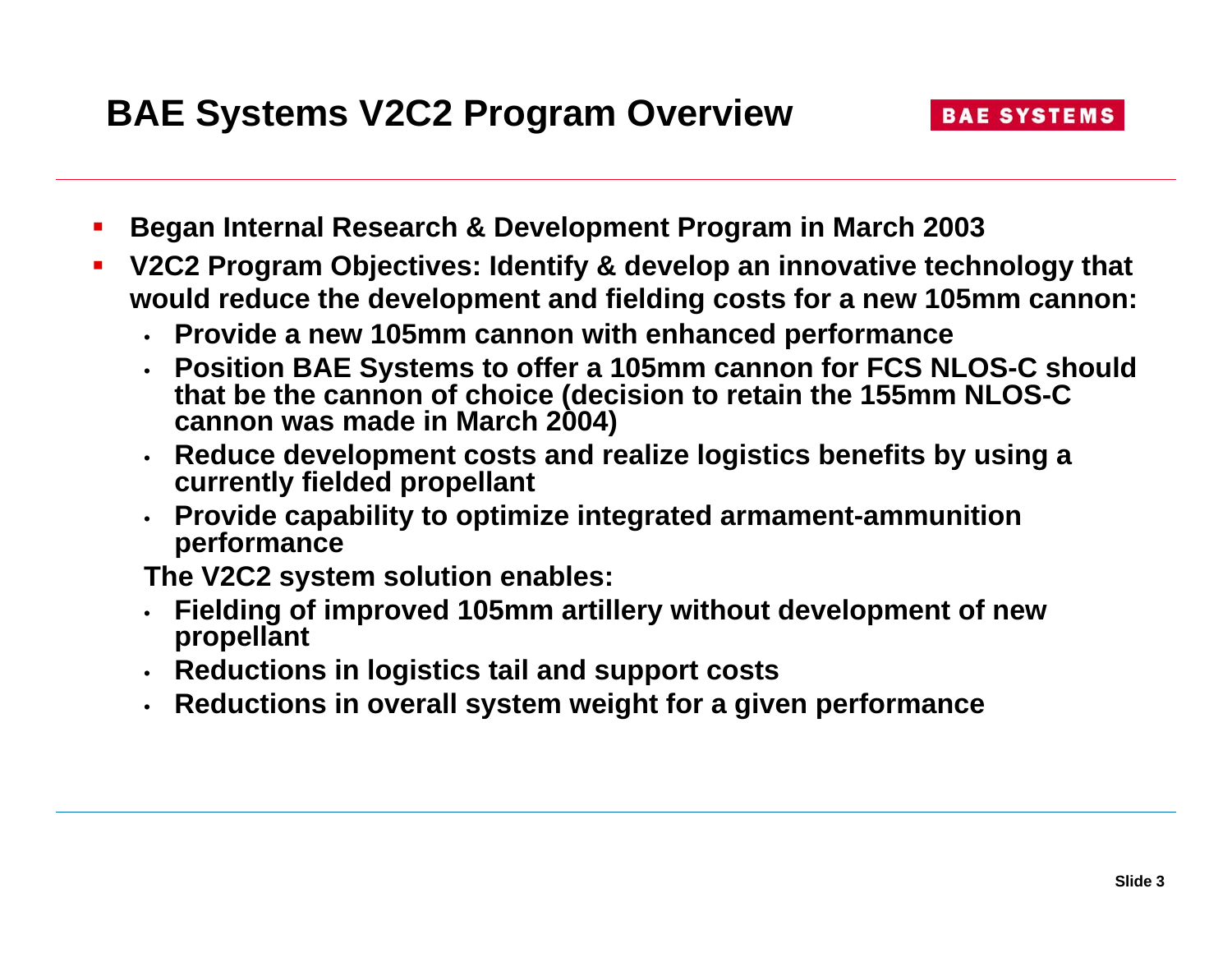- $\overline{\phantom{a}}$  Development Team:
	- BAE Systems: Project Lead & funding, System Design, Variable Volume Design, Seal Design, Integration, Test Projectile Fabrication
	- ARDEC: Test Projectile Design, Laser Igniter, Internal Ballistics Analysis, Structural Component Design (Benet Labs)
	- ARL: NGEN Internal Ballistic 2-D dP Analysis
	- Watervliet Arsenal: Gun Tube and Breech Fabrication
- $\mathbf{r}$  Contractual Arrangement
	- All Work Conducted Under a Government/Contractor Cooperative Research and Development Agreement (CRADA)
	- • Integrated Team Approach with Work Split Between Organizations Based Upon Areas of Expertise to Leverage Strengths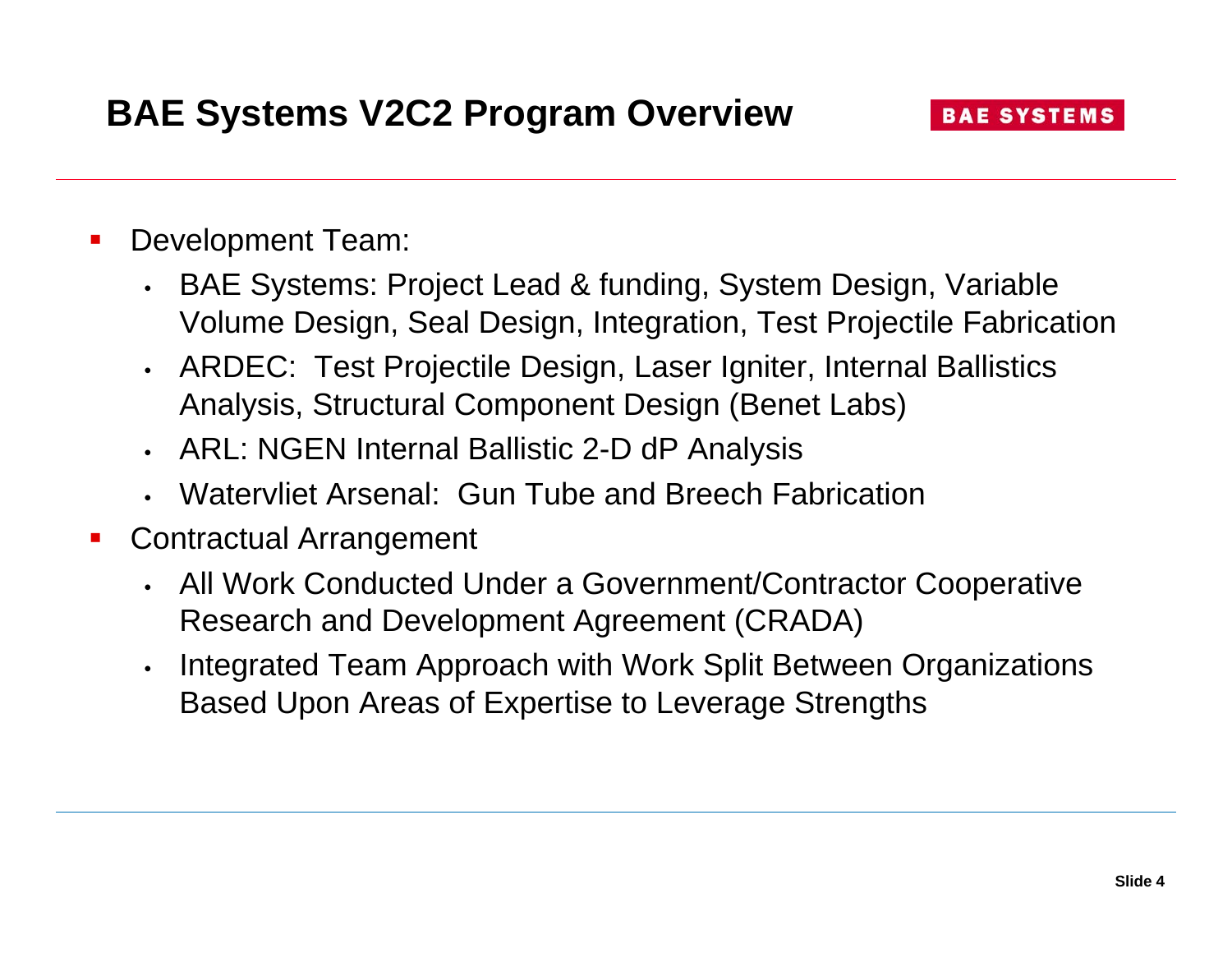# **V2C2 Armament System Overview**

### **BAE SYSTEMS**

- Variable Volume Chamber Cannon (V2C2) (Patented)
- $\mathcal{L}_{\mathcal{A}}$ Fully-Automated 105mm, 62-caliber Cannon
- **Service Service**  Utilizes (M231 & M232) MACS Propellant Common to 155mm Artillery
- **Fires Existing and Developmental 105mm Projectiles/Fuzes**
- Extended Range (>30km assisted/24km unassisted)
- Estimated weight of Fully Automated Cannon < 2500 lb

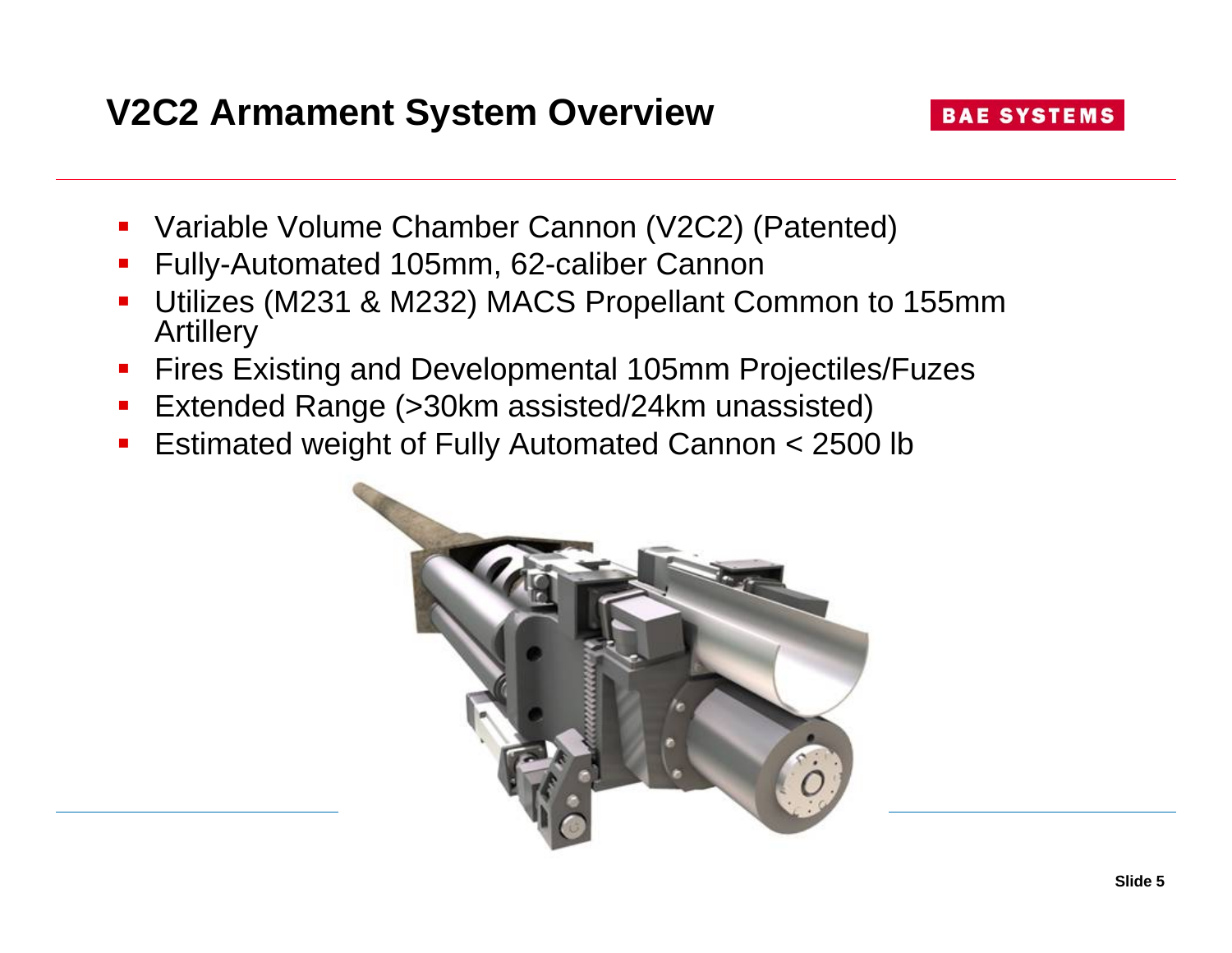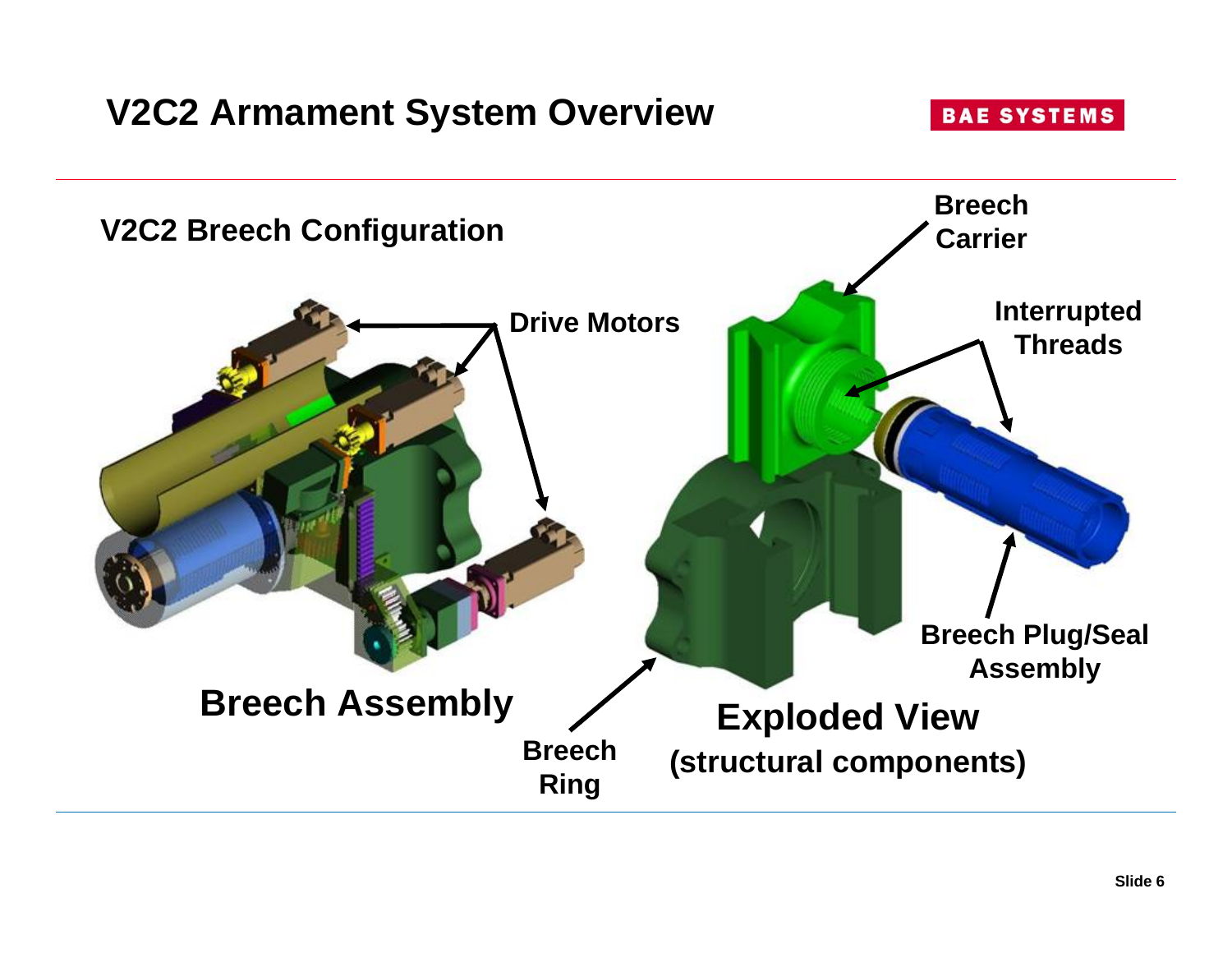# **V2C2 Armament System Overview**

#### **BAE SYSTEMS**

**V2C2 Breech Operation**

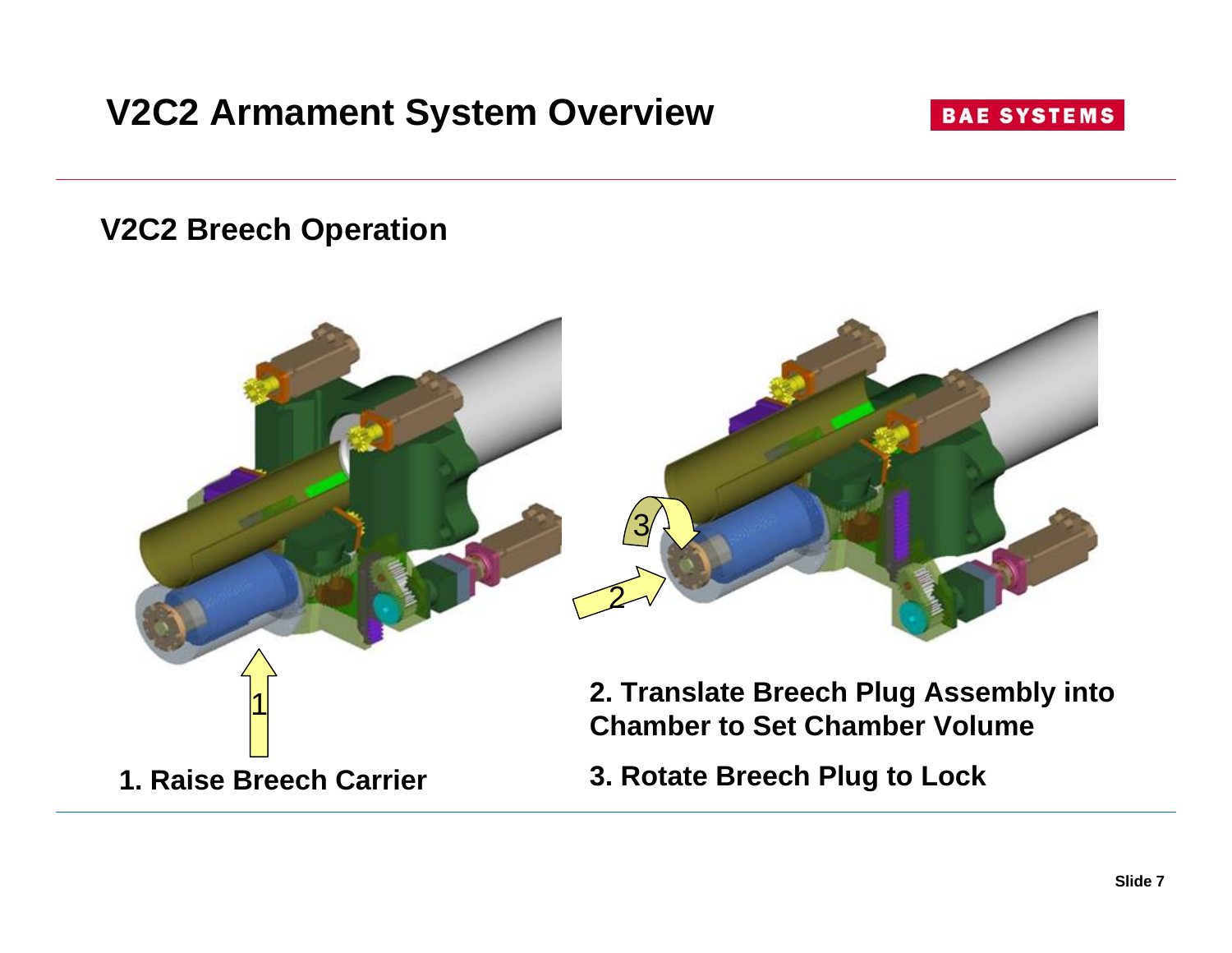## **V2C2 Demonstrator System**

### **BAE SYSTEMS**



**V2C2 Demonstrator Cannon Installed at Test Range**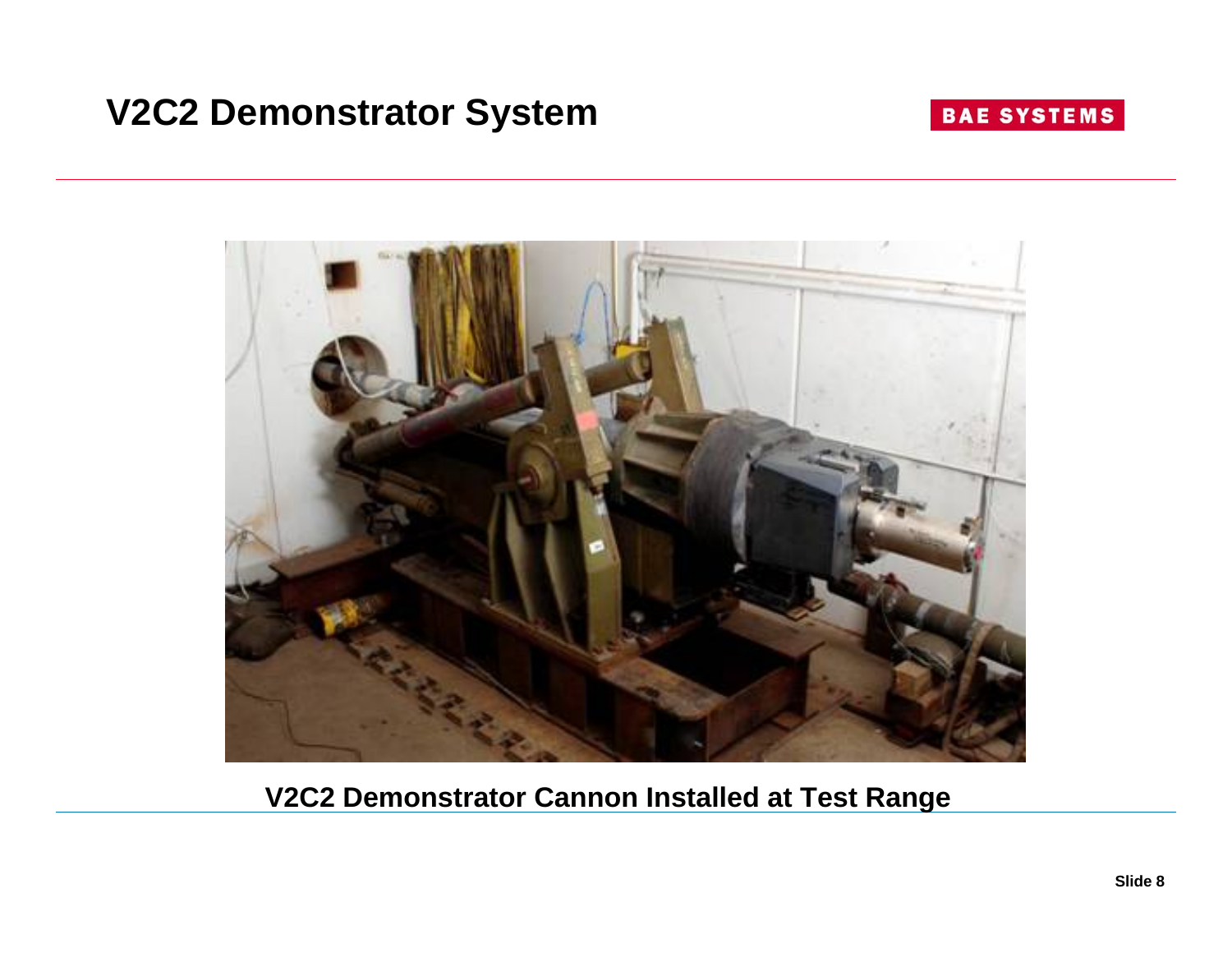- $\blacksquare$  Demonstrator Test Program (264 shots)
	- • Demonstrated acceptable internal ballistics behavior under all conditions of M231 and M232 propellant conditioning, zones, and charge placement
	- Demonstrated muzzle velocity repeatability
	- $\bullet$ Demonstrated exceptional breech seal performance
	- ¾ Demonstrated compatibility with MACS M232A1 charge
	- ¾ Demonstrated compatibility with several current U.S. projectiles
	- ¾ Demonstrated compatibility with Denel M2019 PFF projectile
- $\mathcal{L}_{\text{max}}$  Breech Drive Brass Board Checkout
	- •Completed 20,000 cycle durability test to prove out automation
- Dual Axis Make-Break Motor Drive Brass Board
	- • Developed, tested and patented a dual axis make-break connector that allows drive motors to be mounted off recoiling mass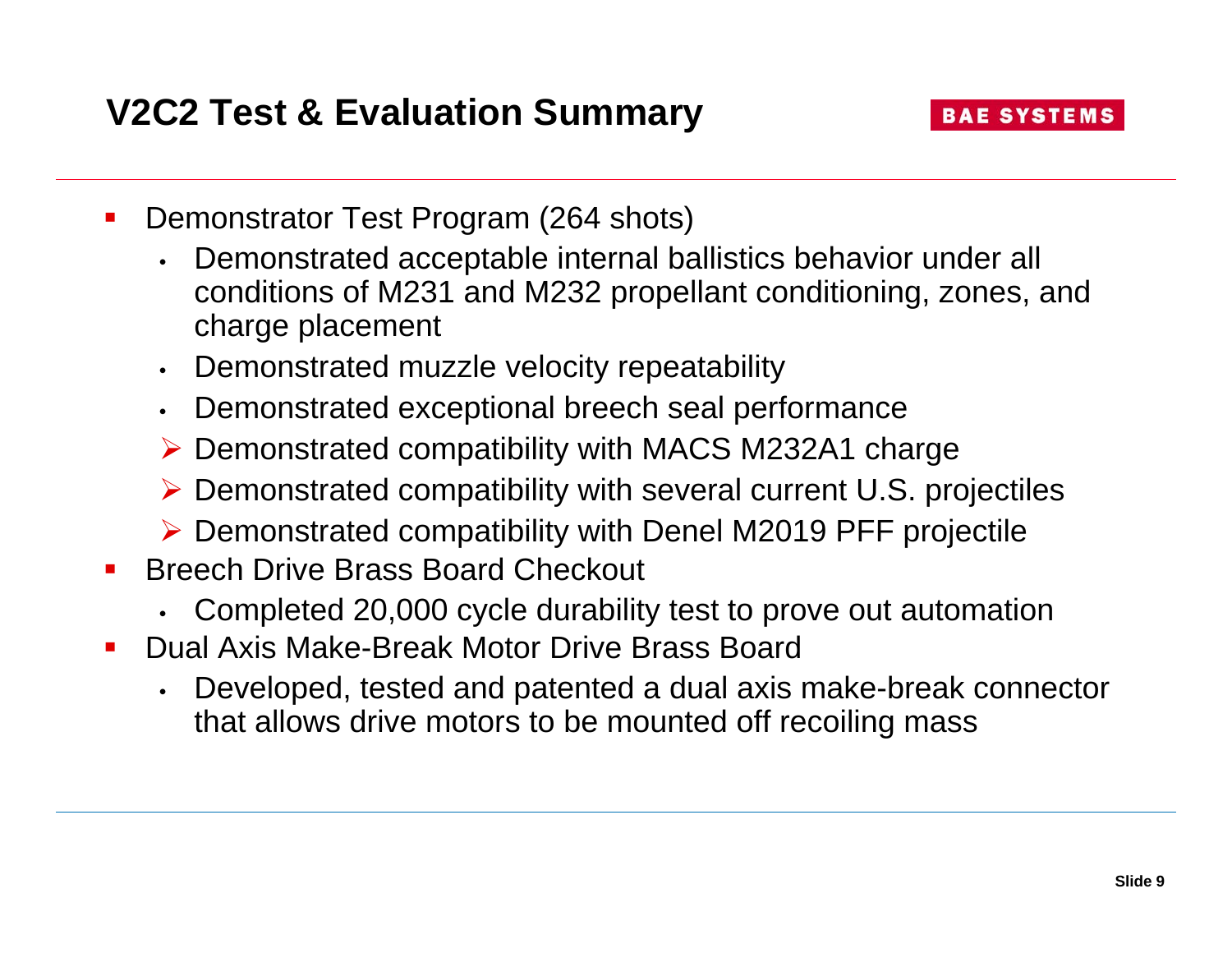- b. Conducted testing of the MACS M232A1 charge which demonstrated the ability of the V2C2 cannon to take advantage of this new charge being fielded to 155mm artillery battalions.
	- Demonstrated stable internal ballistic performance of the M232A1 charge at top four V2C2 zones
	- Collected data on the internal ballistic performance of M232A1 charge in the V2C2 cannon
		- M232A1 charge produces identical MV with slight increase in maximum chamber pressure as compared to M232 charge
		- Demonstrated ability of V2C2 to utilize and/or correct for propellant performance changes or new projectiles in order to achieve optimal systems performance

**The V2C2 variable volume capability enables performance optimization by "tuning" chamber volume to achieve desired pressure and velocity**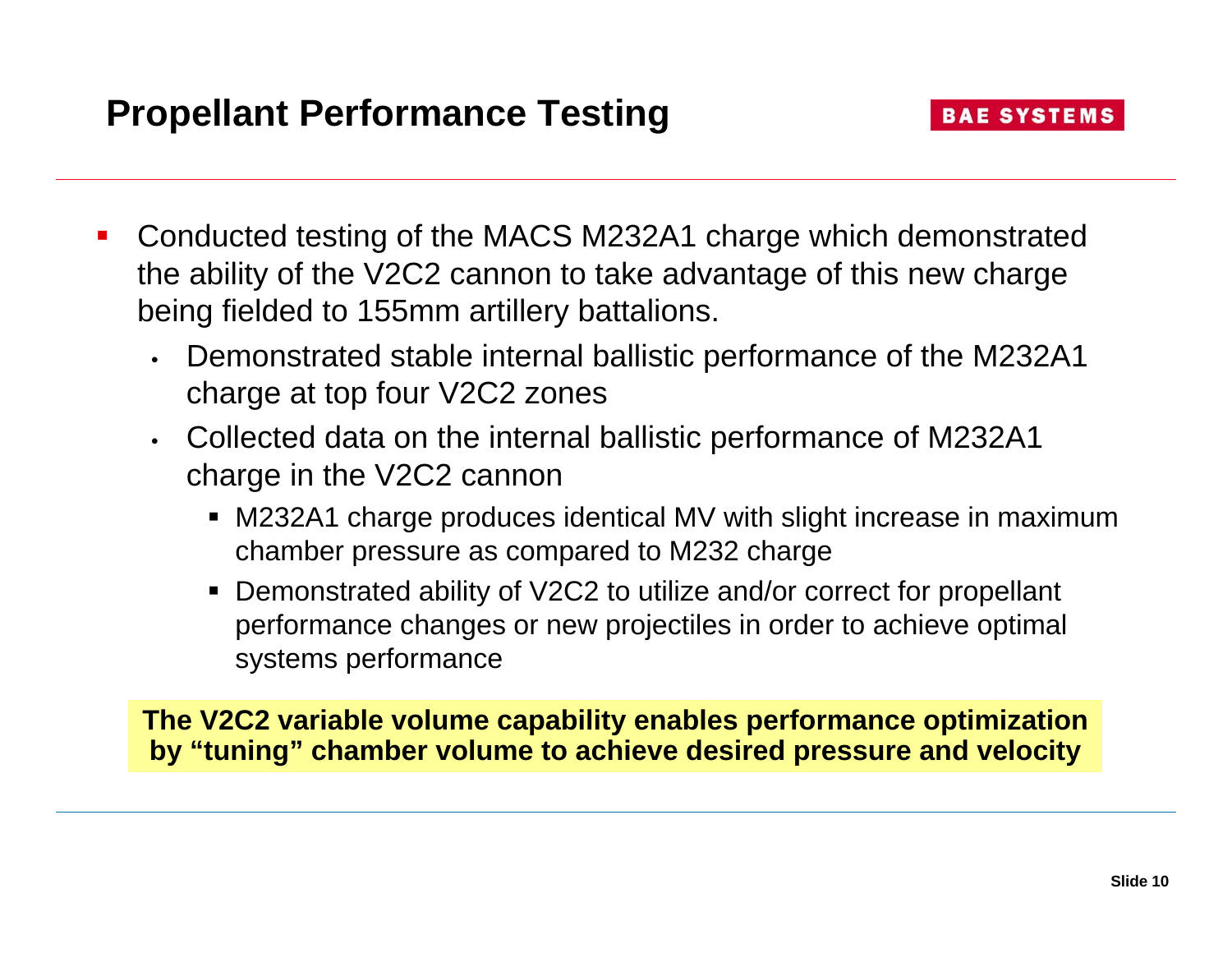## **Propellant Compatibility**

### **V2C2 Zoning Solution & Ballistics – M2019 PFF & M913\* Projectiles**



| Zone | <b>Charge Solution</b> |  | Chamber<br>Volume $(in^3)$ | Peak Breech<br>Pressure (psi) | <b>Muzzle Velocity</b><br>M2019/M913* (m/s) | Max Range<br>M2019/M913* (km) |
|------|------------------------|--|----------------------------|-------------------------------|---------------------------------------------|-------------------------------|
| 6    | $3 - M232A1$           |  | 700                        | 54,089                        | 996 / 1020                                  | 30.7 / 31.7                   |
| 5    | $3 - M232A1$           |  | 800                        | 47,063                        | 958 / 981                                   | 29.0 / 30.5                   |
| 4    | $2 - M232A1$           |  | 500                        | 36,660                        | 824 / 844                                   | 23.8 / 26.2                   |
| 3    | $2 - M232A1$           |  | 800                        | 23,032                        | 744 / 762                                   | 21.2 / 23.5                   |
| 2    | $- M231$               |  | 500                        | 24,931                        | 537 / 550                                   | 15.0 / 16.8                   |
| 1    | $1 - M231$             |  | 800                        | 15,540                        | 484 / 496                                   | 13.5 / 15.2                   |

\* Tested using surrogate projectile with iron rotating band

**Results support use of fielded and developmental 105mm Projectiles to extended ranges with acceptable range overlap**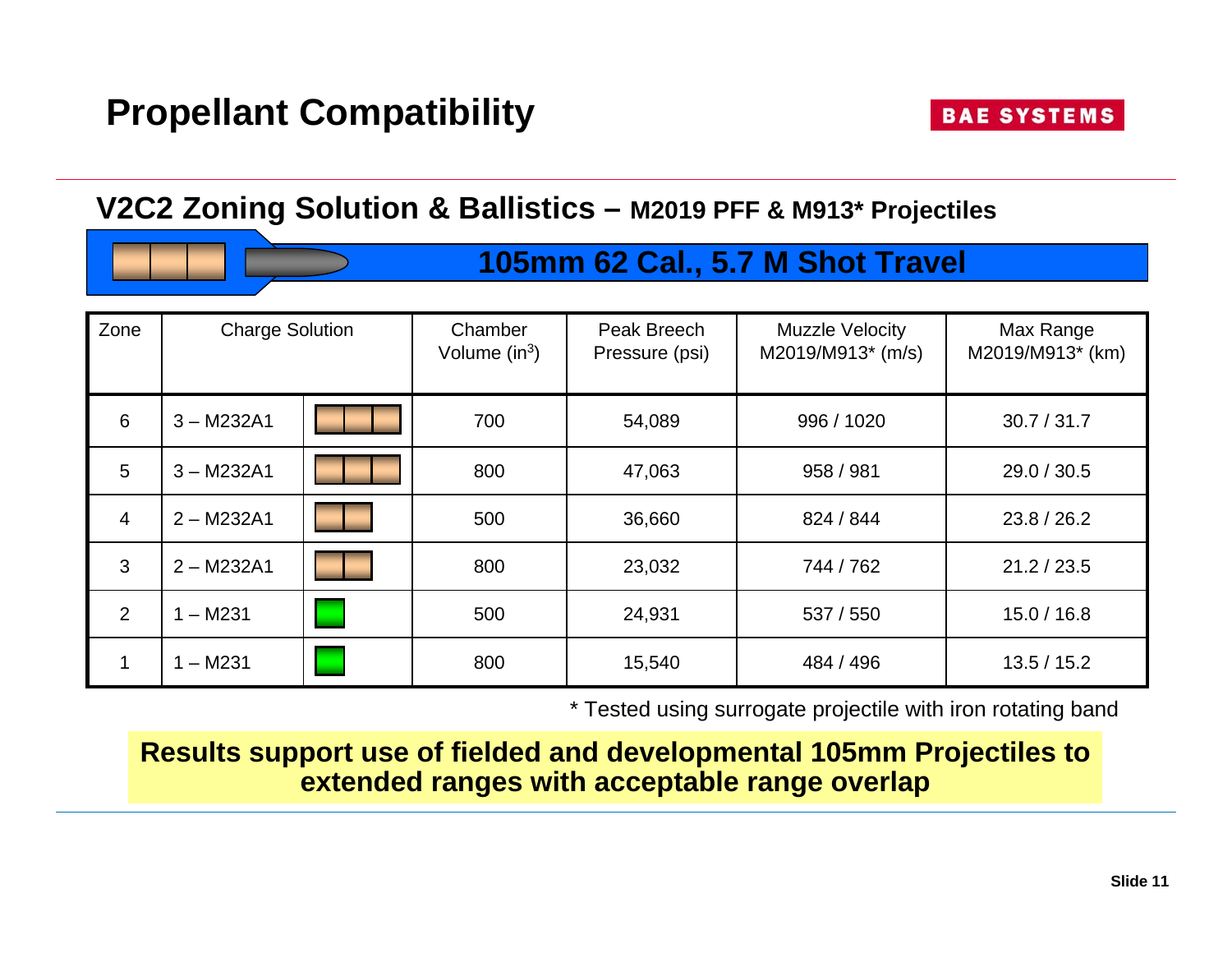### **U.S. Projectile Compatibility Predictions (ARDEC)**

- $\blacksquare$  **Projectile compatibility of current 105 inventory was based on surrogate projectile test data and ARDEC models:**
	- **Evaluated projectile interface to V2C2 Chamber**
	- **Determined current pressure, MV, acceleration, and spin limitations of eleven (11) inventoried 105MM rounds**
	- **Assessed limitations based on firing tables, aeroballistics GTRAJ code, Interface Control Documents, projectile drawings, historical rotating band analyses and structural engineering assessments**
	- **Compared current limitations against V2C2 zoning data for 155 MACS**
	- **Calculated current M913 projectile slug Pressure Ratio and compared to actual firing data using the surrogate projectile**
	- **Pressure ratio was utilized to attune calculation of predicted accelerations for each of the eleven rounds**
	- **Inspected recovered projectile hardware from V2C2 Firing (Projectile Slugs with Iron Rotating Band and AMODEL Obturator)**
	- **Analyzed Rotating Band Wear measurements**
	- **Generated V2C2 Projectile-Zone Compatibility Chart based on all information available to date**

**Projectile structural compatibility is based on current use limits while rotating band assessments are based on test data and wear models**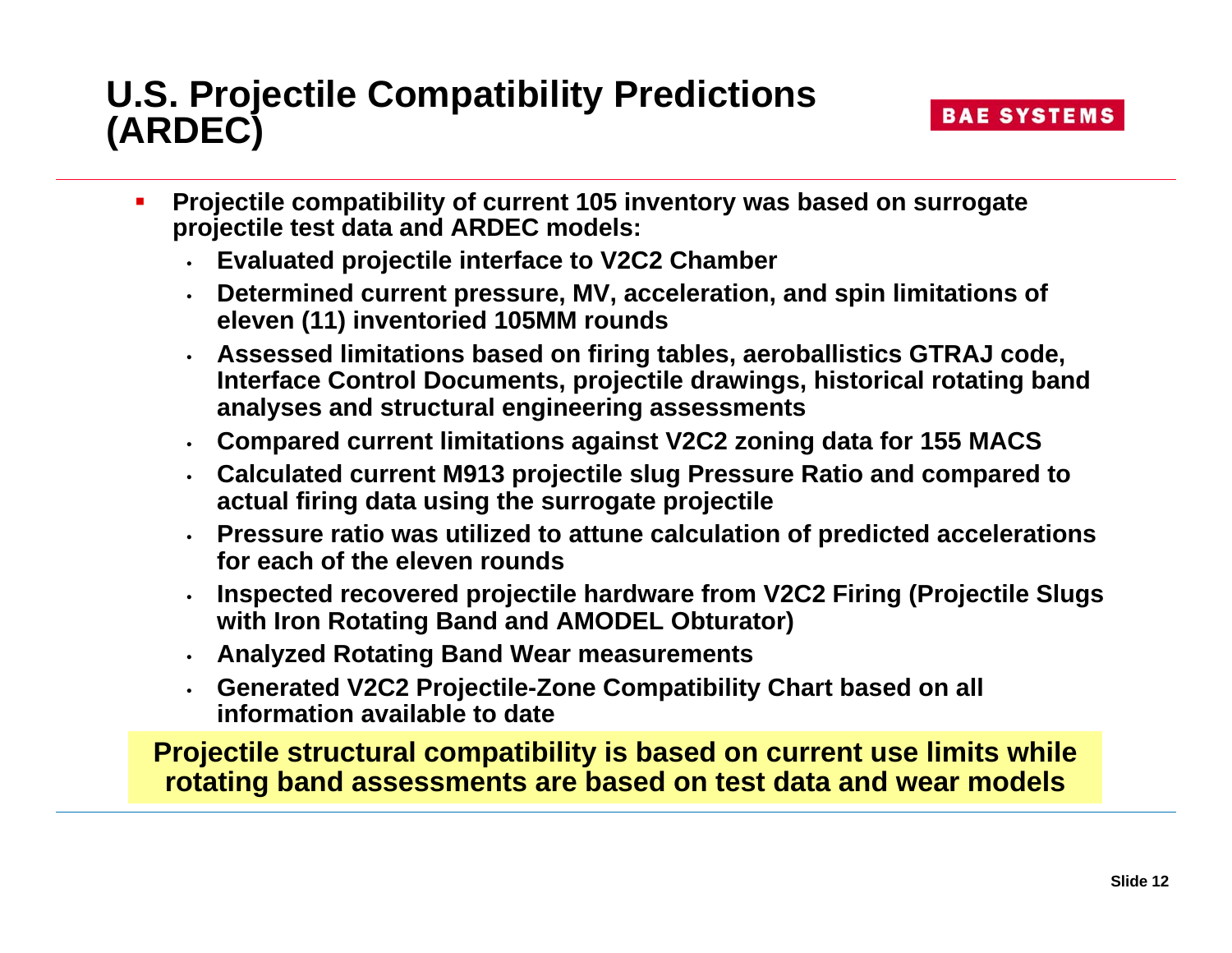## **U.S. Projectile Compatibility Predictions (ARDEC)**

| <b>Projectile</b>             | <b>Current Max</b><br>Range | <b>Current</b><br><b>MV Limits</b> | Zone 1       | Zone <sub>2</sub>        | Zone <sub>3</sub>                             | Zone 4      | Zone 5                 |
|-------------------------------|-----------------------------|------------------------------------|--------------|--------------------------|-----------------------------------------------|-------------|------------------------|
| M <sub>1</sub> H <sub>E</sub> | 11.5 Km                     | 502.4 M/S                          | R            | V, R                     | ◆Tested                                       | V, R, Sp, S | V,R,Sp,S               |
| M60 Smoke                     | 11.5 Km                     | 491.4 M/S                          | $\mathsf{R}$ | V, R                     | Similar to R, Sp, S                           |             | V,R,Sp,S               |
| M84A1 smoke                   | 11.5 Km                     | 503 M/S                            | $\mathsf{R}$ | V, R                     | →Tested                                       | V, R, Sp, S | V,R,Sp,S               |
| M314A3 Illum                  | 11.5 Km                     | 492.4 M/S                          | $\mathsf{R}$ | V, R                     | <b>Similar to</b>                             | V, R, Sp, S | V,R,Sp,S               |
| <b>M444 ICM</b>               | 11.5 Km                     | 497 M/S                            | $\mathsf{R}$ | V, R                     | <b>Similar to R, Sp, S</b>                    |             | V,R,Sp,S               |
| <b>M548 HE RA</b>             | 15 Km                       | 563 M/S                            |              |                          | V, Sp                                         | V, Sp, R    | V, Sp, R, S            |
| M760 HE                       | 14 Km                       | 658.3 M/S                          |              |                          | V, R                                          | V, R, Sp    | V, R, Sp, S            |
| <b>M913 HE RA</b>             | 19 Km                       | 673.3 M/S                          |              | <b>Surrogate Testing</b> |                                               | V.R.Sp      | V <sub>R</sub> , Sp, S |
| M915 DPICM                    | 14 Km                       | 637.3 M/S                          |              | Plan to test in 2006     | V, R                                          | V, R, Sp    | V, R, Sp, S            |
| M916 DPICM                    | <b>14 Km</b>                | 488.4 M/S                          |              | V, R                     | $\frac{1}{2}$ Similar to                      | V, R, Sp    | V,R,Sp,S               |
| M927 HERA                     | 15 Km                       | 496.6 M/S                          | $\mathsf{R}$ | V, R                     | $\blacktriangleright$ 'Similar tö $^{R,Sp,S}$ |             | V,R,Sp,S               |

 $=$  Rounds can be fired  $\begin{array}{|c|c|c|c|c|c|} \hline \quad & = & \quad \text{Rounds } \text{Marginal} \end{array}$  = Not Recommended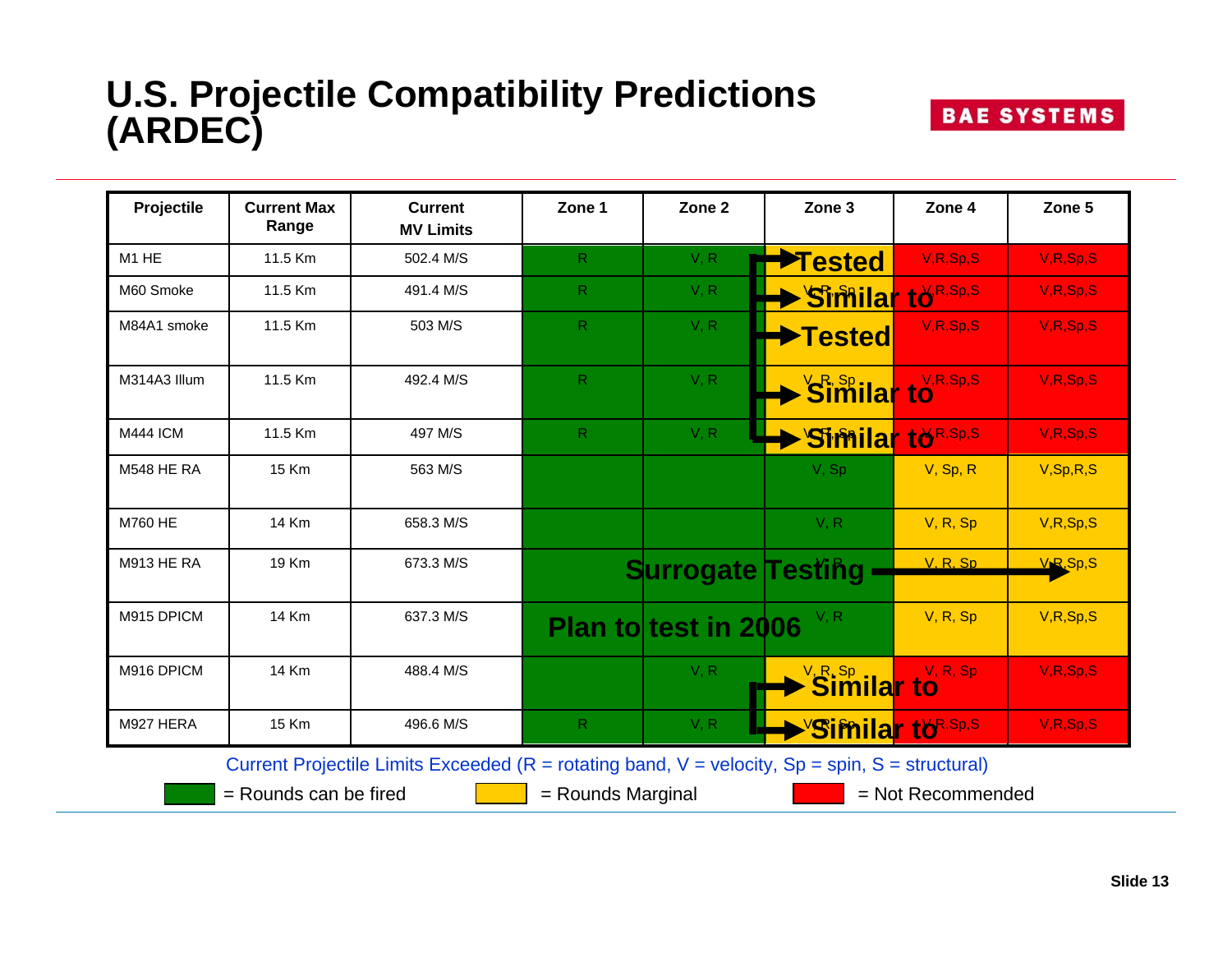#### $\blacksquare$ **Special surrogate test slug:**

- • **Test slug was designed by ARDEC to simulate the physical characteristics of the M913 with a welded iron rotating band**
- **Performed successfully at all zones up to zone 6 (1010 m/s) which would propel the M913 with modified rotating band to 31.7 km range**
- **Given the base pressures, rotating band performance, and projectile design integrity, the results indicate a strong potential for the M913 with an iron rotating band to be utilized at zone 6**

#### $\blacksquare$ **Limited testing of 2 U.S projectiles to date**

- •**M1 HE projectile: performed well at zone 3 (750 m/s, 16.5 km)**
- •**M84 Smoke projectile: performed well at zone 3 (750 m/s, 16.5 km)**
- • **All projectiles were fired with snap-on obturators**
	- **Only necessary when used beyond current performance levels**
- **Given the similarity in design of the M1 and M84 to the M60, M314, M444 there is a high probability that these projectiles can be utilized to zone 3**
- • **Similarities of the M916 and M927 to the M913 may allow both of these projectiles to be utilized at zone 3, but material differences make them unlikely to function beyond zone 3**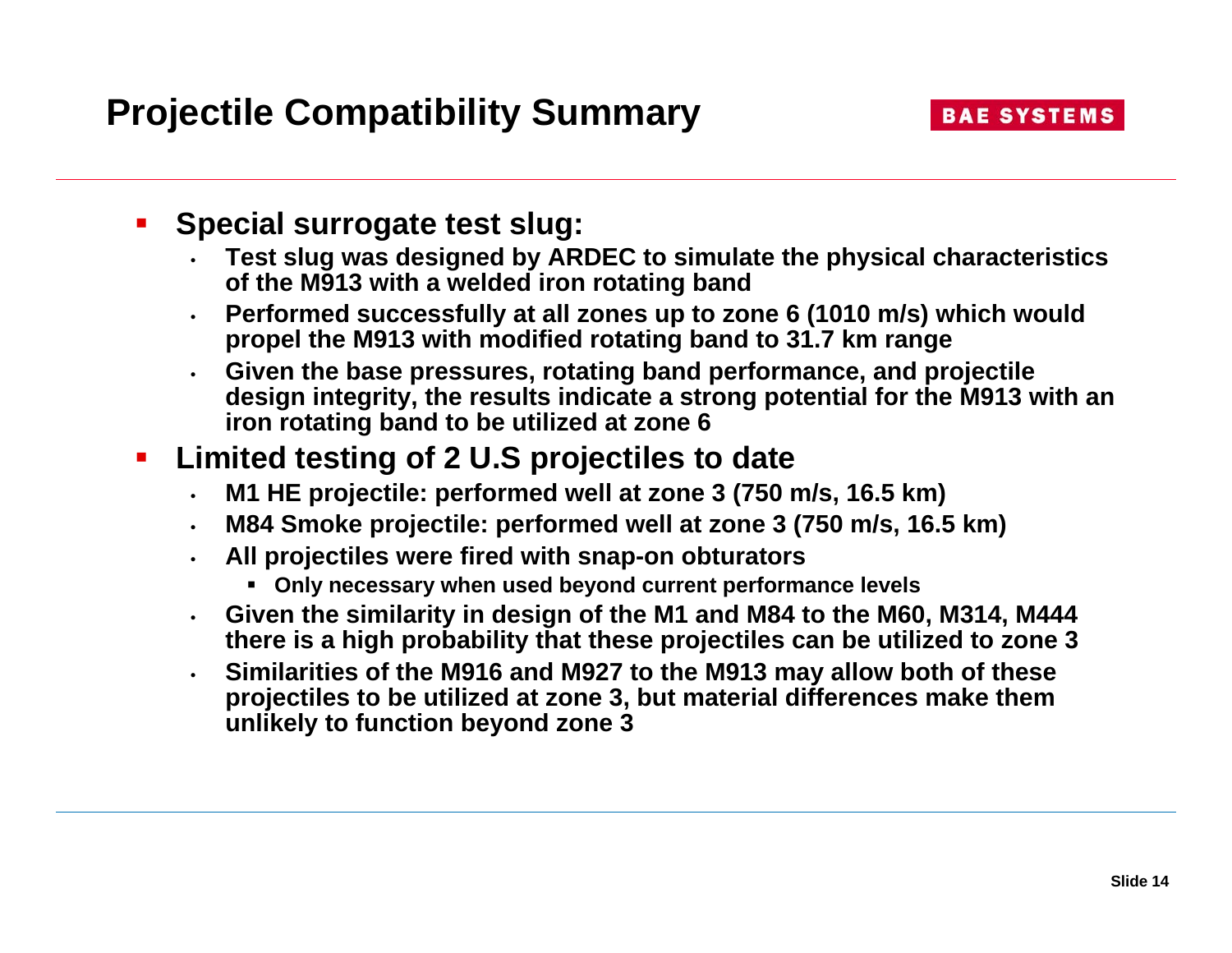| <b>Projectile Type</b>                           | <b>Predicted V2C2</b><br><b>Maximum Range</b><br><b>Capability</b> | <b>Current known</b><br>capability with<br>existing guns |
|--------------------------------------------------|--------------------------------------------------------------------|----------------------------------------------------------|
| M913 HERA based on<br><b>Surrogate Test Slug</b> | 31.7 km @ zone 6<br>30.5 km @ zone 5                               | 19.0 km                                                  |
| M1 HE as tested                                  | 16.5 km @ zone 3                                                   | 11.5 km                                                  |
| M84 as tested                                    | 16.5 km @ zone 3                                                   | 11.5 km                                                  |
| <b>M2019 PFF</b>                                 | 30.7 km @ zone 6                                                   | 30.0 km                                                  |

**The V2C2 cannon with MACS propellant allows standard projectiles with snap-on obturators to achieve greater ranges than currently possible with existing 105mm cannons**